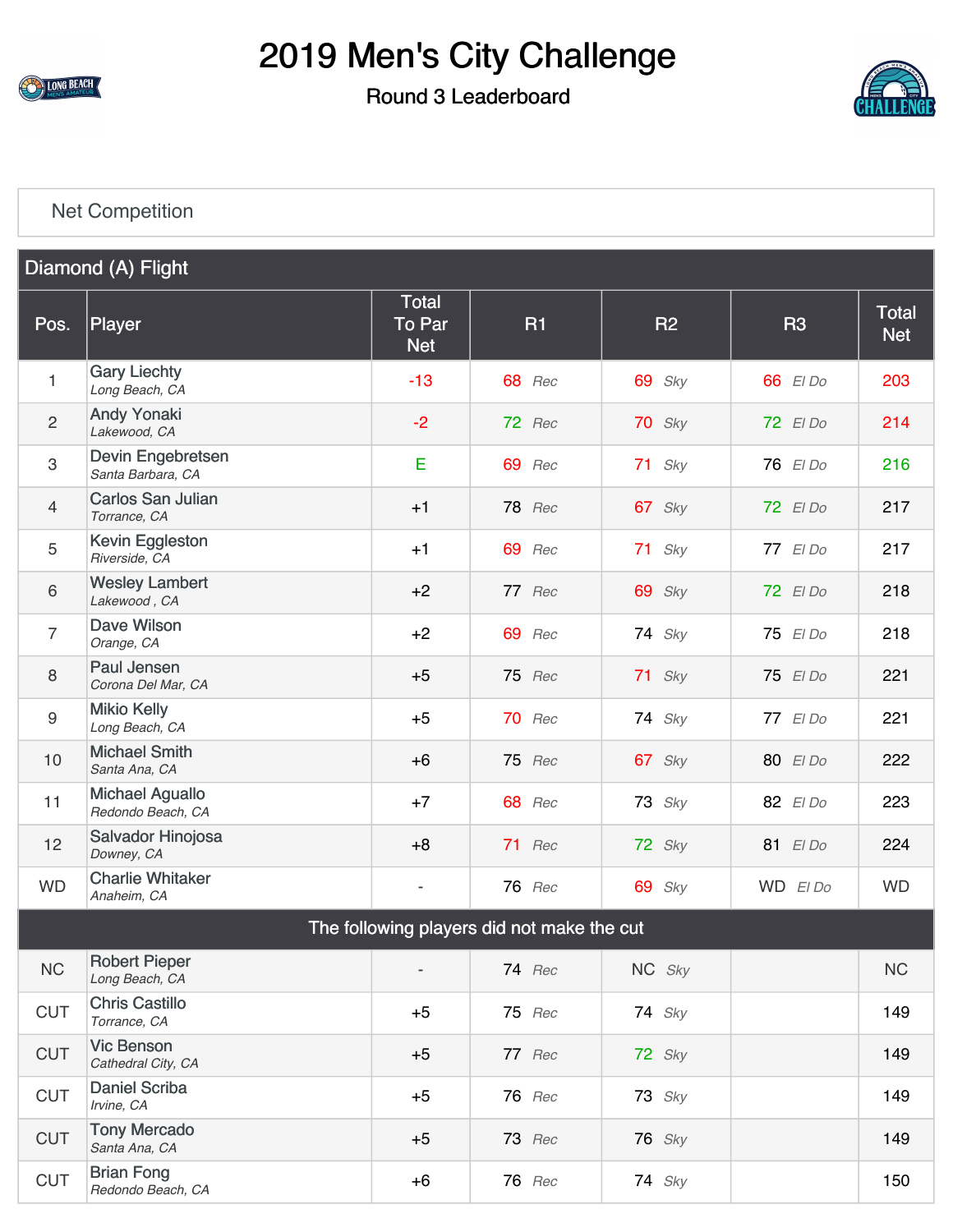

#### Round 3 Leaderboard



| <b>CUT</b> | <b>Kent Kosai</b><br>Huntington Beach, CA           | $+7$                     | <b>74</b> Rec | 77 Sky        | 151       |
|------------|-----------------------------------------------------|--------------------------|---------------|---------------|-----------|
| <b>CUT</b> | <b>Seth Cardwell</b><br>Long Beach, CA              | $+7$                     | <b>74</b> Rec | 77 Sky        | 151       |
| <b>CUT</b> | <b>Juan Herrera</b><br>Hawthorne, CA                | $+8$                     | <b>79</b> Rec | $73$ Sky      | 152       |
| <b>CUT</b> | <b>Darien Osborne</b><br>Rancho Santa Margarita, CA | $+8$                     | <b>78</b> Rec | <b>74</b> Sky | 152       |
| <b>CUT</b> | <b>Chad Lande</b><br>Los Angeles, CA                | $+8$                     | 77 Rec        | $75$ Sky      | 152       |
| <b>CUT</b> | <b>Scott Henrikson</b><br>Laguna Niguel, CA         | $+10$                    | $73$ Rec      | 81 $Sky$      | 154       |
| <b>CUT</b> | Luis Garcia<br>Montebello, CA                       | $+11$                    | <b>84</b> Rec | $71$ Sky      | 155       |
| <b>CUT</b> | Eisaku Shirato<br>Fullerton, CA                     | $+11$                    | <b>80</b> Rec | $75$ Sky      | 155       |
| <b>CUT</b> | <b>Filiberto Sanchez</b><br>Lakewood, CA            | $+16$                    | <b>84</b> Rec | <b>76</b> Sky | 160       |
| <b>CUT</b> | Imran Khanmohamed<br>Long Beach, CA                 | $+18$                    | <b>80</b> Rec | 82 Sky        | 162       |
| <b>NS</b>  | <b>Carl Chang</b><br>Rancho Santa Margarita, CA     | $\overline{\phantom{a}}$ | <b>78</b> Rec | NS Sky        | <b>NS</b> |
| <b>NS</b>  | <b>Andrew Dismuke</b><br>Yorba Linda, CA            | $\overline{a}$           | <b>80</b> Rec | NS Sky        | <b>NS</b> |
| <b>NS</b>  | <b>Derrick Ford</b><br>San Diego, CA                | $\overline{\phantom{0}}$ | NS Rec        | NS Sky        | <b>NS</b> |
| <b>NS</b>  | <b>Ron Harrison</b><br>Aliso Viejo, CA              |                          | NS Rec        | NS Sky        | <b>NS</b> |

### Platinum (B) Flight

| Pos.           | Player                                     | <b>Total</b><br><b>To Par</b><br><b>Net</b> | <b>R1</b>     | <b>R2</b>     | <b>R3</b>       | <b>Total</b><br><b>Net</b> |
|----------------|--------------------------------------------|---------------------------------------------|---------------|---------------|-----------------|----------------------------|
| $\mathbf{1}$   | <b>James Francisco</b><br>Lakewood, CA     | $-21$                                       | <b>70</b> Rec | 61 $Sky$      | 64 El Do        | 195                        |
| $\overline{2}$ | <b>Shad Mcfadden</b><br>Marina del Rey, CA | $-10$                                       | <b>70</b> Rec | <b>66</b> Sky | $70$ El Do      | 206                        |
| $\sqrt{3}$     | Dane Olson<br>Huntington Beach, CA         | $-6$                                        | $71$ Rec      | $65$ Sky      | 74 El Do        | 210                        |
| $\overline{4}$ | Sean Barbosa<br>Torrance, CA               | $-6$                                        | <b>73</b> Rec | $65$ Sky      | 72 El Do        | 210                        |
| 5              | Eric Yn<br>Arcadia, CA                     | $-4$                                        | 72 Rec        | $69$ Sky      | 71 EIDo         | 212                        |
| $\,6\,$        | <b>Dylan Brunt</b><br>South Gate, CA       | $-1$                                        | <b>75</b> Rec | $70$ Sky      | <b>70</b> El Do | 215                        |
| $\overline{7}$ | <b>Timothy Bishop</b><br>Downey, CA        | $-1$                                        | 71 Rec        | $70$ Sky      | 74 El Do        | 215                        |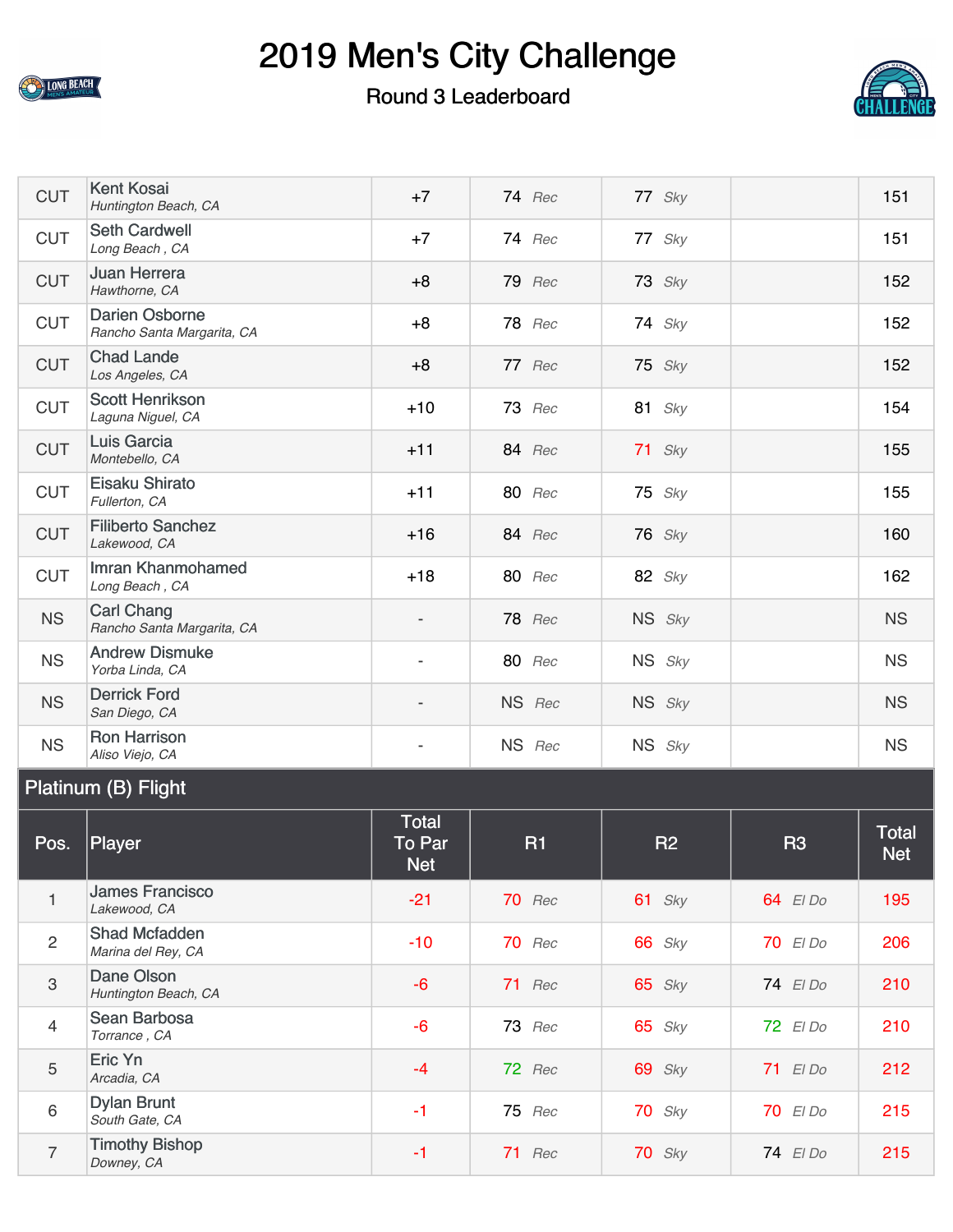

### Round 3 Leaderboard



| 8          | <b>Michael Keane</b><br>Huntington Beach, CA    | $+1$  | 72 Rec                                     | $71$ Sky      | 74 El Do | 217 |
|------------|-------------------------------------------------|-------|--------------------------------------------|---------------|----------|-----|
| 9          | <b>Mike Pastrano</b><br>Hermosa Beach, CA       | $+2$  | <b>73</b> Rec                              | $71$ Sky      | 74 El Do | 218 |
| 10         | Dean Yoshiyama<br>Huntington Beach, CA          | $+3$  | 72 Rec                                     | $69$ Sky      | 78 El Do | 219 |
| 11         | <b>Rick Shaw</b><br>Long Beach, CA              | $+4$  | <b>76</b> Rec                              | $69$ Sky      | 75 El Do | 220 |
| 12         | <b>Barry Campbell</b><br>Corona Del Mar, CA     | $+5$  | 69 Rec                                     | $75$ Sky      | 77 El Do | 221 |
| 13         | <b>Brian Hartwick</b><br>Huntington Beach, CA   | $+11$ | <b>74</b> Rec                              | <b>68</b> Sky | 85 El Do | 227 |
|            |                                                 |       | The following players did not make the cut |               |          |     |
| <b>CUT</b> | <b>Erwin Ripoll</b><br>Long Beach, CA           | $+2$  | 71 Rec                                     | $75$ Sky      |          | 146 |
| <b>CUT</b> | <b>Frank Baracao</b><br>San Juan Capistrano, CA | $+4$  | <b>75</b> Rec                              | $73$ Sky      |          | 148 |
| <b>CUT</b> | <b>Peter Pellizzon</b><br>San Clemente, CA      | $+5$  | <b>76</b> Rec                              | $73$ Sky      |          | 149 |
| <b>CUT</b> | <b>Jeffrey Wulwick</b><br>Cypress, CA           | $+5$  | <b>73</b> Rec                              | <b>76</b> Sky |          | 149 |
| <b>CUT</b> | <b>Alfred Puccio</b><br>Orange, CA              | $+6$  | <b>75</b> Rec                              | $75$ Sky      |          | 150 |
| <b>CUT</b> | <b>Jesse Aragon</b><br>Irvine, CA               | $+9$  | <b>83</b> Rec                              | $70$ Sky      |          | 153 |
| <b>CUT</b> | <b>Mark Howery</b><br>Trabuco Canyon, CA        | $+10$ | <b>81</b> Rec                              | $73$ Sky      |          | 154 |
| <b>CUT</b> | <b>Lippen Lau</b><br>Temple City, CA            | $+10$ | <b>79</b> Rec                              | $75$ Sky      |          | 154 |
| <b>CUT</b> | <b>Keith Shill</b><br>Glendale, CA              | $+11$ | 77 Rec                                     | $78$ Sky      |          | 155 |
| <b>CUT</b> | <b>Charles Gibbon</b><br>Mission Viejo, CA      | $+11$ | <b>75</b> Rec                              | <b>80</b> Sky |          | 155 |
| <b>CUT</b> | <b>George New</b><br>Torrance, CA               | $+12$ | 77 Rec                                     | $79$ Sky      |          | 156 |
| <b>CUT</b> | <b>Jeff McWhorter</b><br>Los Angeles, CA        | $+12$ | <b>81</b> Rec                              | $75$ Sky      |          | 156 |
| <b>CUT</b> | <b>Ryan Crowe</b><br>Lakewood, CA               | $+13$ | 75 Rec                                     | 82 $Sky$      |          | 157 |
| <b>CUT</b> | <b>Dean Gulbrandson</b><br>Torrance, CA         | $+13$ | <b>76</b> Rec                              | 81 $Sky$      |          | 157 |
| <b>CUT</b> | <b>Ramon Tellez</b><br>Norwalk, CA              | $+14$ | <b>81</b> Rec                              | 77 Sky        |          | 158 |
| <b>CUT</b> | Jeremy Medrano<br>La Palma, CA                  | $+14$ | 77 Rec                                     | 81 $Sky$      |          | 158 |
| <b>CUT</b> | <b>Jason Rosenwald</b><br>El Segundo, CA        | $+15$ | <b>81</b> Rec                              | <b>78</b> Sky |          | 159 |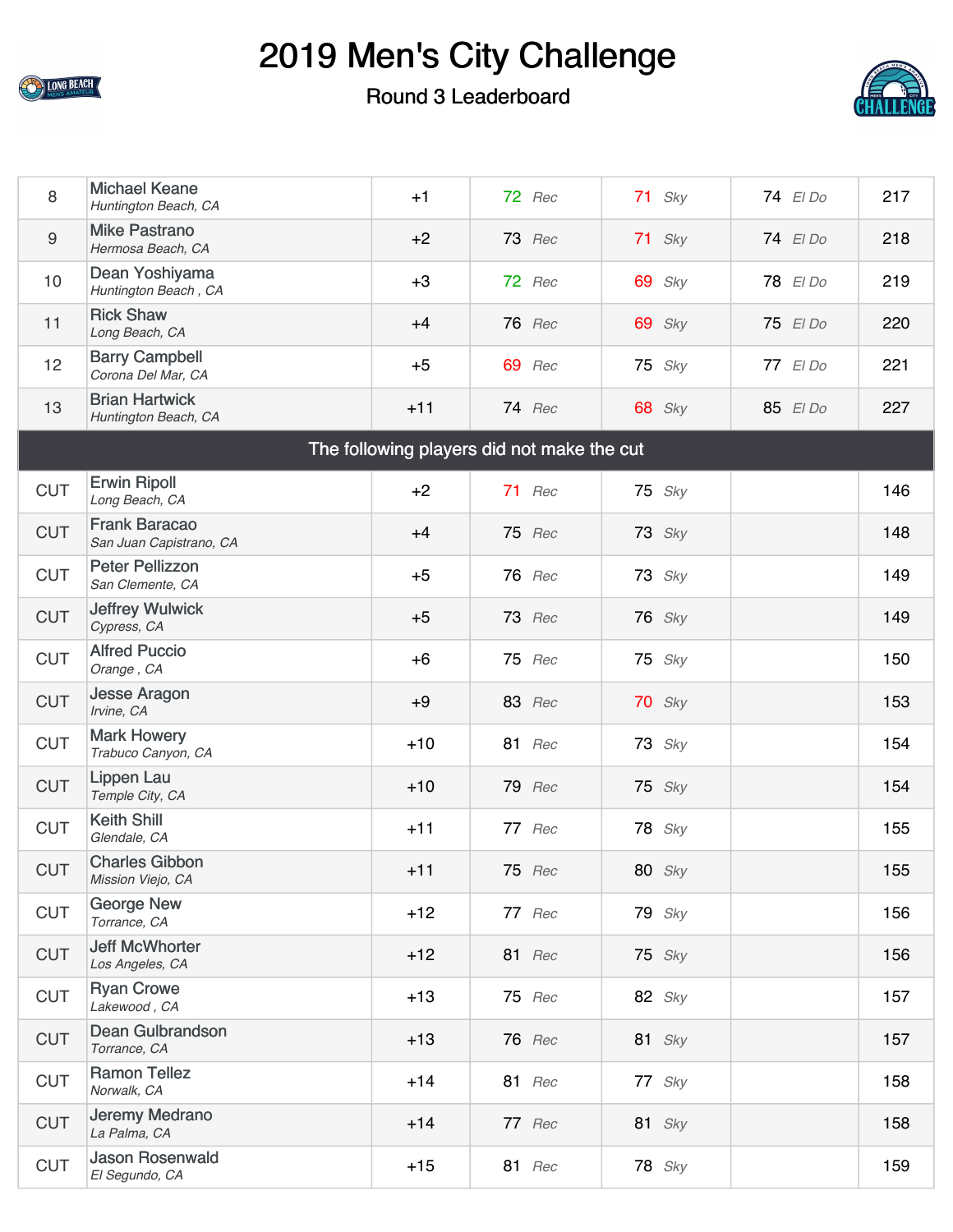

7

8

9

[Michael Zambo](https://cdn2.golfgenius.com/tournaments2/details/5497258411399608237)<br>Irvine, CA

[Richard Marengo](https://cdn2.golfgenius.com/tournaments2/details/5497258411399608242)<br>Long Beach, CA

[Guy Wall](https://cdn2.golfgenius.com/tournaments2/details/5497258411433162685)

## 2019 Men's City Challenge

#### Round 3 Leaderboard



| <b>CUT</b>      | <b>Billfred Perez</b><br>South Gate, CA     | $+19$                                       | <b>85</b> Rec | <b>78</b> Sky |           | 163                        |
|-----------------|---------------------------------------------|---------------------------------------------|---------------|---------------|-----------|----------------------------|
| <b>CUT</b>      | <b>Fred Gatlin</b><br>Valencia, CA          | $+21$                                       | <b>85</b> Rec | <b>80</b> Sky |           | 165                        |
| <b>NS</b>       | <b>Ernie Martinez</b><br>Mission Viejo, CA  | $\overline{\phantom{a}}$                    | <b>82</b> Rec | NS Sky        |           | <b>NS</b>                  |
| <b>NS</b>       | <b>Jeff Ronk</b><br>Torrance, CA            | $\overline{\phantom{a}}$                    | <b>84</b> Rec | NS Sky        |           | <b>NS</b>                  |
| Gold (C) Flight |                                             |                                             |               |               |           |                            |
| Pos.            | Player                                      | <b>Total</b><br><b>To Par</b><br><b>Net</b> | <b>R1</b>     | <b>R2</b>     | <b>R3</b> | <b>Total</b><br><b>Net</b> |
|                 |                                             |                                             |               |               |           |                            |
| $\mathbf{1}$    | <b>Angelo Cofino</b><br>Manhattan Beach, CA | $-11$                                       | 72 Rec        | <b>68</b> Sky | 65 El Do  | 205                        |
| 2               | <b>Casey Sletten</b><br>Irvine, CA          | $-9$                                        | <b>68</b> Rec | $71$ Sky      | 68 El Do  | 207                        |
| 3               | <b>Tommy Handojo</b><br>Long Beach, CA      | $-6$                                        | <b>74</b> Rec | $62$ Sky      | 74 El Do  | 210                        |
| $\overline{4}$  | <b>Roel Astacaan</b><br>Sierra Madre, CA    | $-4$                                        | 69 Rec        | <b>68</b> Sky | 75 El Do  | 212                        |
| 5               | <b>Tom Waterman</b><br>Long Beach, CA       | E                                           | 71 Rec        | 72 Sky        | 73 El Do  | 216                        |

| 10                                         | Marcelo Bernardo<br>San Juan Capistrano, CA | $+4$                     | $74$ Rec      | <b>68</b> Sky | 78 El Do   | 220       |  |
|--------------------------------------------|---------------------------------------------|--------------------------|---------------|---------------|------------|-----------|--|
| 11                                         | Jerry Piro<br>Glendale, CA                  | +6                       | <b>74</b> Rec | $71$ Sky      | $77$ El Do | 222       |  |
| NC                                         | <b>Gary Phillips</b><br>Lake Forest, CA     | $\overline{\phantom{a}}$ | <b>74</b> Rec | $69$ Sky      | $NC$ $EDO$ | <b>NC</b> |  |
| The following players did not make the cut |                                             |                          |               |               |            |           |  |
| <b>WD</b>                                  | <b>Jeffery Atteridge</b><br>El Segundo, CA  | $\overline{a}$           | <b>70</b> Rec | WD Sky        |            | <b>WD</b> |  |
| <b>WD</b>                                  | <b>Mark Tartaglia</b><br>Lakewood, CA       | $\overline{\phantom{a}}$ | WD Rec        | WD Sky        |            | <b>WD</b> |  |
| <b>WD</b>                                  | <b>Stacy Barr</b><br>Long Beach, CA         | $\overline{\phantom{a}}$ | WD Rec        | WD Sky        |            | <b>WD</b> |  |
| <b>CUT</b>                                 | <b>Alex Krist</b><br>Lakewood, CA           | $+2$                     | 71<br>Rec     | $75$ Sky      |            | 146       |  |

*Irvine, CA* +3 <sup>72</sup> *Rec* <sup>73</sup> *Sky* <sup>74</sup> *El Do* <sup>219</sup>

*Long Beach, CA* +3 <sup>71</sup> *Rec* <sup>73</sup> *Sky* <sup>75</sup> *El Do* <sup>219</sup>

*Rancho Palos Verdes, CA* +4 <sup>70</sup> *Rec* <sup>74</sup> *Sky* <sup>76</sup> *El Do* <sup>220</sup>